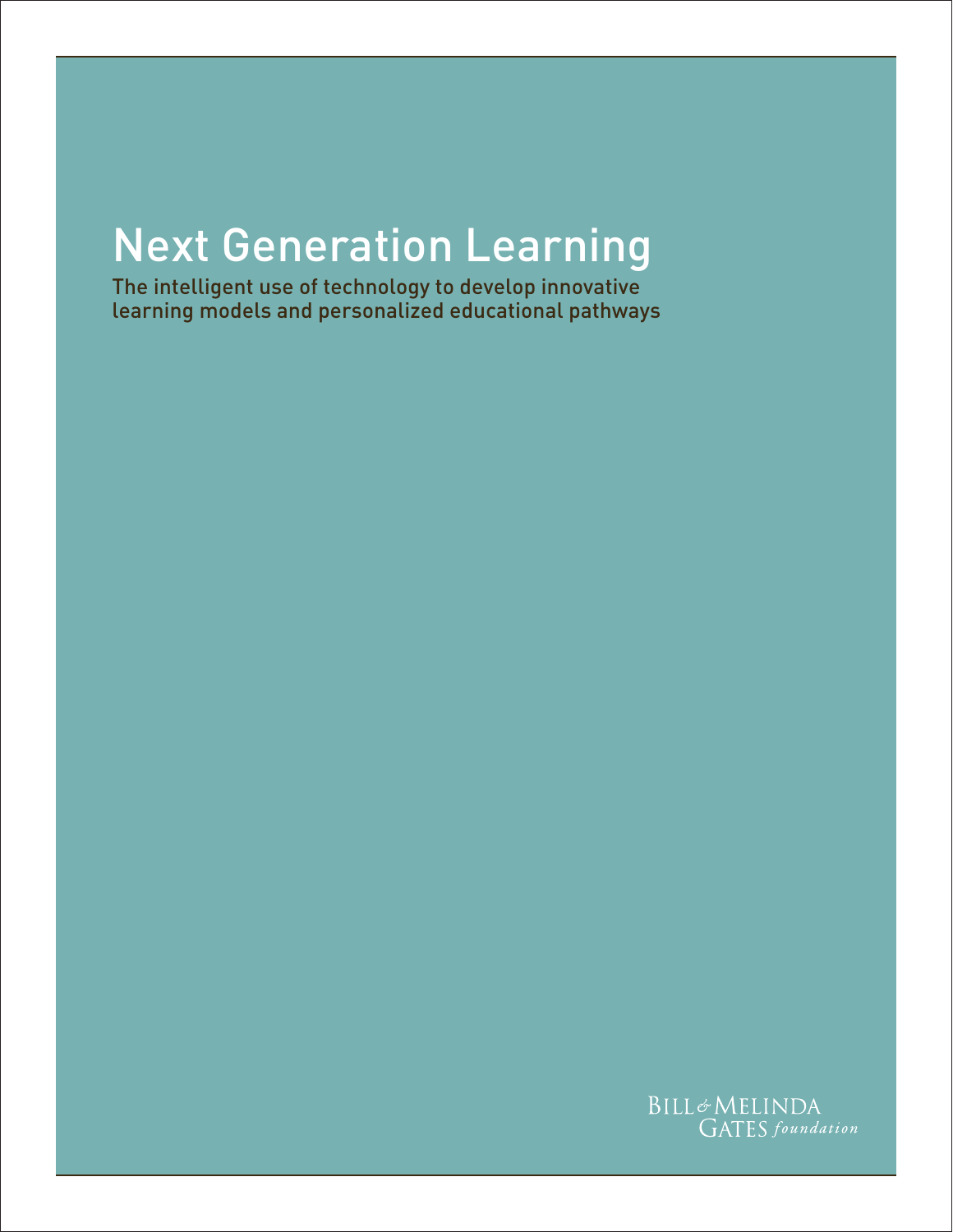## **Table of Contents**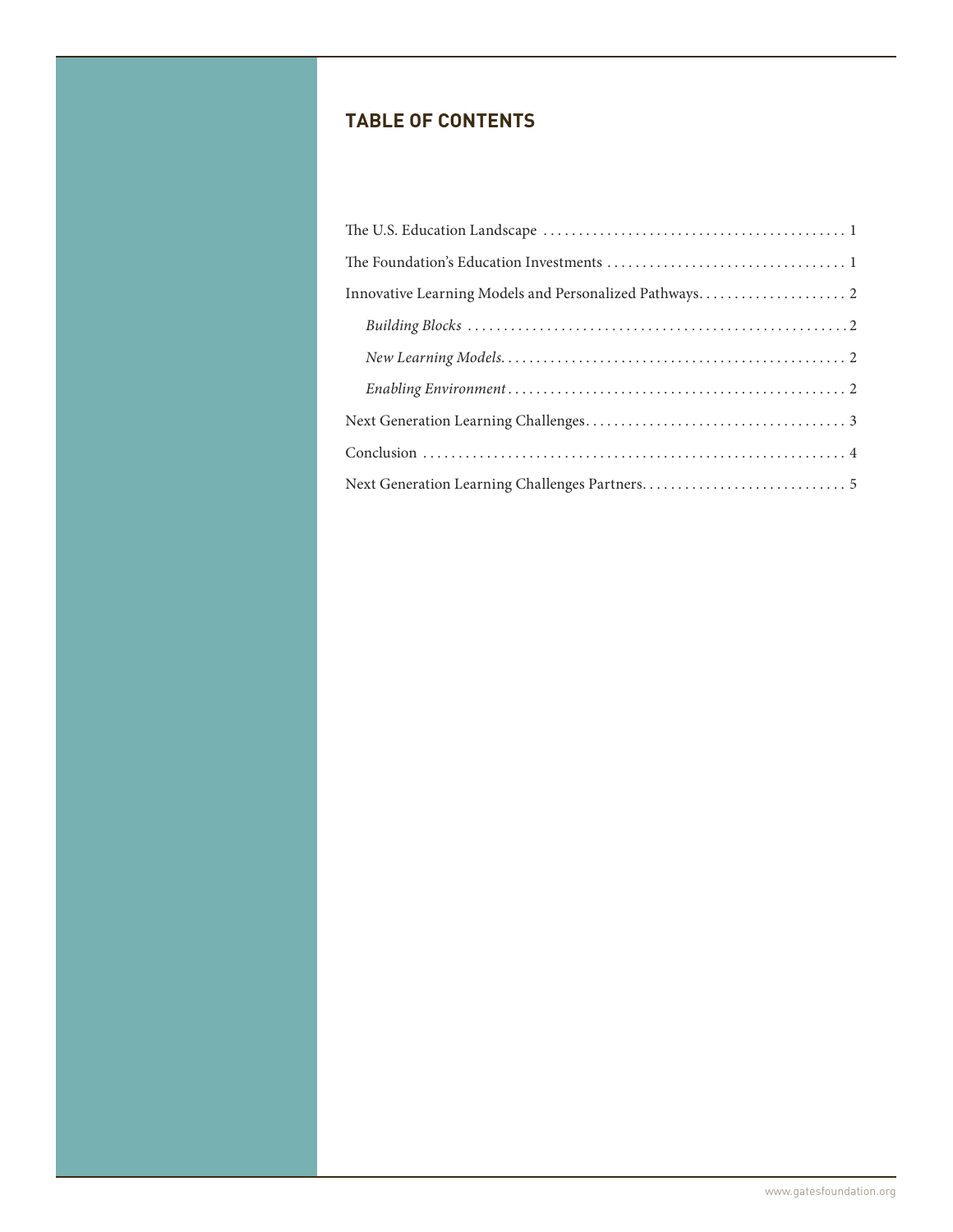#### **The U.S. Education Landscape**

Public education has been a cornerstone of the United States' advancement as a civil society, a democracy, and a global leader in innovation and economic growth. But American education is in crisis. Despite billions of dollars spent to improve the U.S. public education system, nearly 30 percent of students do not finish high school. The dropout rate among African Americans, Hispanics, and low-income students is even more staggering—nearly 50 percent.

Of those who do enroll in college, many do not graduate. Although college enrollment in the United States has grown significantly in the last few decades, only 42 percent of young people who enroll in college complete a bachelor's degree by the age of 26, and just 12 percent complete an associate degree. Among low-income students, the bachelor's completion rate is even lower, at just 26 percent, while only about 14 percent earn an associate degree.

In many other countries, meanwhile, the proportion of working adults with a college degree is growing. Each year, millions of young people in China, India, and elsewhere graduate from college ready to embark on careers in the global marketplace—in engineering, science, and business—at salaries considerably lower than those paid in the United States.

These trends have significant implications for the millions of young Americans who want a career-track job that will allow them to support a family, and for our country's ability to continue to compete in the world economy.

A high school diploma was once sufficient to obtain a middle-class job in the United States. But in recent decades, lower-skilled jobs have disappeared due to the pressures of global competition, while the demand for higher-skilled workers has increased. By 2018, 63 percent of all U.S. jobs will require some sort of postsecondary education.

Americans who lack a college degree not only have more difficulty finding employment, but the jobs they do find often do not pay a living wage. In 2008, the average wage for adults 25 and older with a four-year degree was \$60,954, compared to \$33,618 for those with only a high school diploma and \$24,686 for those with no high school diploma.

"High school graduates and dropouts will find themselves largely left behind in the coming decade as employer demand for workers with postsecondary degrees continues to surge," according to a recent report by the Center on Education and the Workforce at Georgetown University. "As the economy gets back on track over the next five years, 60 million Americans are at risk of being locked out of the middle class, toiling in predominantly low-wage jobs that require high school diplomas or less."

The impact on U.S. employers will also be significant as they find it increasingly difficult to hire qualified workers. The Georgetown University study projects that nearly 22 million new workers with postsecondary degrees will be needed by 2018, but the U.S. higher education system will fall short of that mark by 3 million graduates.

Studies also reveal the impact of a lagging education system on the U.S. economy. If the U.S. had in recent years closed the gap between its educational achievement levels and those of betterperforming nations, the nation's GDP in 2008 could have been \$1.3 trillion to \$2.3 trillion higher—a 9 to 16 percent increase.

A number of factors are contributing to the stagnation of the U.S. education system. In many high schools and colleges, instructional methods fail to engage students or help them understand core concepts, retain learned material, or apply their learning to real-life situations. Learning models are often inflexible and do not account for students' diverse learning needs. Organizational processes are too rigid to make use of data that could improve the teaching and learning environment. Too often, postsecondary programs are designed without regard to the real-life challenges that many students face—such as work commitments, family obligations, and financial constraints.

## **The Foundation's Education Investments**

Over the past decade, the Bill & Melinda Gates Foundation has invested \$5 billion in programs and partnerships in the United States to address many of these challenges. Most of that effort has focused on increasing educational attainment for all students, low-income and minority students in particular. The foundation's two-pronged education plan includes a college ready focus to ensure that high school students are adequately prepared for success in college, and a postsecondary success strategy that concentrates on helping college students complete a degree or certificate that has genuine economic value.

We actively supported the Common Core State Standards Initiative, which produced a set of consistent, clear standards that states can voluntarily follow for language arts and math skills that students need to learn in high school if they are to succeed in college. We are investing in the development of

#### The Foundation's Education Goals

- help ensure that 80 percent of U.S. students—particularly low-income and minority young people—graduate from high school prepared for college
- double the number of low-income young adults who earn a postsecondary degree or credential by age 26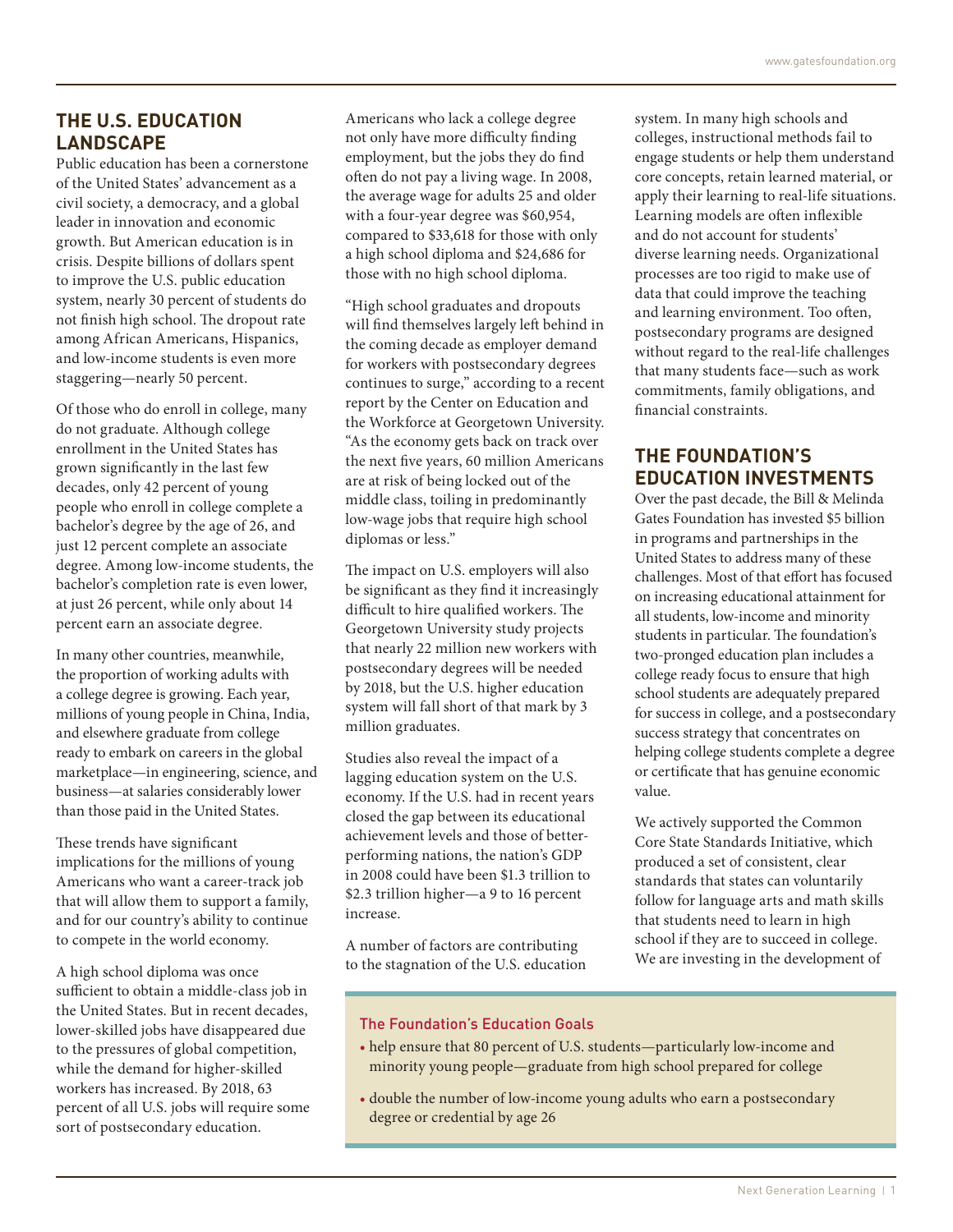#### An Innovative Learning Scenario

Many in the field of education have a sense of what the future holds for students. Some, like Dr. Terry Holliday, Kentucky's commissioner of education, have shared their vision for a more engaging learning experience. Here is an adaptation from his blog:

*Alex is a member of four different Learning Teams. Each of his Learning Teams, as well as his extracurricular activities, has a dedicated section on his personalized class portal homepage—which includes a news feed, calendar, photos, video and message board capabilities. He clicks on his Learning Team in the Science section, one of five interdisciplinary teams that has been hired by a local outdoor equipment company to analyze materials for use as the bottom of a backpack. The company has provided specs, swatches and possible designs. Each team has one semester to use its mix of science, mathematics and literacy competencies to complete its analysis and provide feedback to a groupnet of subject matter experts.*

*In between classes the next day, he uses his tablet to review his online competency chart and learning map that plots the skills and standards he has mastered, along with those he still must complete. He clicks on a virtual quest that the system is recommending to him based on his learning status. He uses the remaining time to take a challenge to determine his proficiency level. He is assigned Novice: Level 2 status and a notification is sent to his teacher and parents. Alex can see some of his classmates further ahead on the leader board, including his girlfriend Jane. He tweets her to let her know that her score is squarely in his sights.*

instructional materials that align with those standards, as well as assessment tools that provide real-time feedback to students and teachers. We are also supporting bold efforts to transform how teachers are recruited, developed, rewarded, and retained. These include Intensive Partnerships for Effective Teaching, a \$290 million reform effort in four urban school districts that seeks to greatly improve teacher effectiveness, boost student achievement, and dramatically increase the number of college-ready high school graduates. The program also seeks to provide policymakers and educators across the country with evidence-based tools to improve education.

Our Postsecondary Success investments include working with community colleges and other institutions to better serve low-income young adults, empower students to be active participants in their own success, and build awareness and a broader commitment to helping students complete degree programs. For example, the foundation provided \$16.5 million in grants to 15 community colleges and five states to expand postsecondary remedial education programs. We also support Complete College America, a nonprofit organization that is working to build consensus at the state and national levels for policy changes and initiatives that can increase the nation's college completion rate.

#### **Innovative Learning Models and Personalized Pathways**

We know that increasing teacher effectiveness, empowering excellent teachers, and engaging and motivating students will require changes to the current system, as well as new thinking and innovation. Building on the insights gained from our investments and partnerships in the past decade, we are focused on accelerating the development and adoption of breakthrough educational strategies that

will enable every student to follow a more personalized pathway to college success.

In this paradigm of next-generation learning models, students and teachers both secondary and postsecondary—will have access to high-quality, relevant, and engaging content in a variety of forms. Class time and structure will be more flexible, to adapt to the learning needs of the students. Students will have access to multiple sources of instruction and use assessment and diagnostic tools to help direct the pace and format of their learning. Teachers will tailor their instruction and guidance to ensure progress and mastery for all students, with a focus on those who have historically been underserved.

The foundation's education teams work together, and separately, to accelerate the creation and adoption of next-generation learning models. Elements of this new paradigm include:

**Building Blocks.** Learning models that support personalized learning pathways require some basic building blocks. These include effective assessment tools that align with college preparation standards and clear postsecondary learning objectives, engaging digital content, algorithms that match student needs with content and delivery methods, technology-enabled professional development tools, and learning management platforms that integrate and deliver these diverse components. Examples of such building blocks include the more than 1,800 free online video tutorials available on the Khan Academy [\(www.khanacademy.com\)](http://www.khanacademy.org) website. Produced by a single individual, Salman Khan, the engaging 10-to-15-minute videos cover a wide variety of topics in math, science, and the humanities and are viewed by more than 300,000 people per month. Another example is Carnegie Mellon University's [O](http://)pen Learning Initiative (OLI, [http://oli.web.](http://oli.web.cmu.edu/openlearning/index.php) [cmu.edu/openlearning/index.php\)](http://oli.web.cmu.edu/openlearning/index.php), which offers an array of web-based courses that users can access for free, or for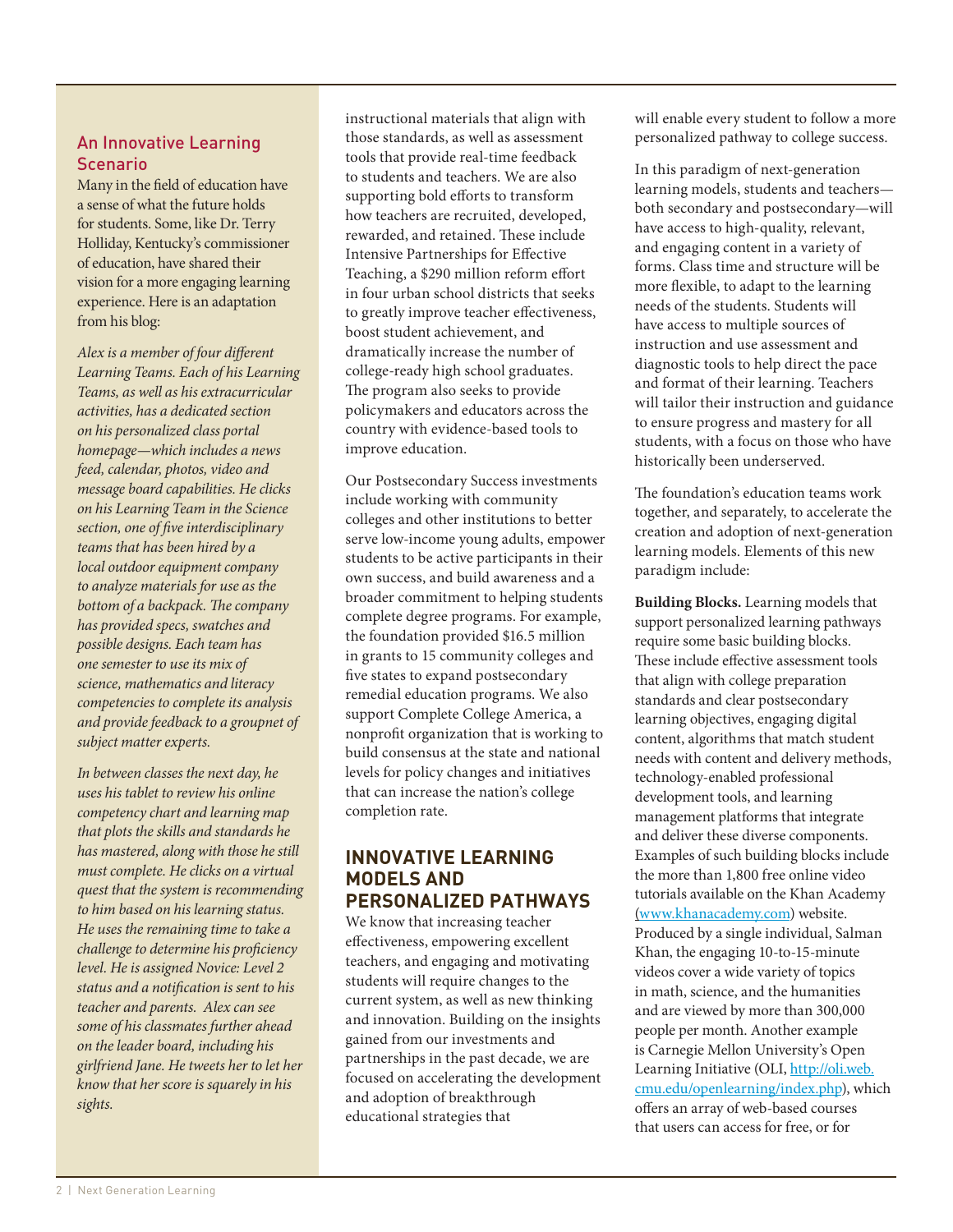academic credit at a growing number of institutions worldwide. Self-guided materials and activities engage learners and provide frequent feedback about their performance. OLI data also provides rich feedback to instructors, course designers, and learning science researchers.

**New Learning Models.** We are funding a network of innovators who will assemble the various building blocks to create next-generation learning models. These models will include whole-school and whole-college models as well as more targeted approaches that focus on particular subjects. This "test kitchen" approach will help us demonstrate how the building blocks can work together to produce results for students. The School of One ([http://schools.nyc.gov/](http://schools.nyc.gov/community/innovation/SchoolofOne/default.htm) [community/innovation/SchoolofOne/](http://schools.nyc.gov/community/innovation/SchoolofOne/default.htm) [default.htm\)](http://schools.nyc.gov/community/innovation/SchoolofOne/default.htm) program, run by the New York City public school system, is one such experimental model. It uses a learning algorithm to match students with activities that best suit them, based on a diagnostic assessment of their performance at the end of the previous school day. Each student receives a daily customized "playlist" that might include teacher-led instruction, online modules, small group work, or one-on-one tutoring delivered live or online. Western Governors University [\(www.wgu.](http://www.wgu.edu/) [edu](http://www.wgu.edu/)) is another innovative educational model that for more than a decade has offered self-paced online courses, with credit awarded based on what students have learned, not how much time they have spent in the classroom. Students who enroll in this private nonprofit program receive one-on-one guidance and support from a faculty mentor. Undergraduate tuition is a fraction of what other private colleges charge and is about the same as state university tuition—and the program does not rely on any state subsidies.

**Enabling Environment.** Building blocks and new learning models will take hold in schools, school districts, colleges, and universities only if policies that limit innovation—such as seat time

requirements, student-teacher ratio requirements, and charter caps—are addressed. Education entrepreneurs also need access to viable markets and capital. The foundation is working with states, districts, colleges, and education networks to aggregate demand for solutions that emerge from our building block and learning model investments, and we are working with partners to explore new financing vehicles for nonprofit and for-profit entrepreneurs. For example, we support a new social enterprise called Startl, which helps entrepreneurs with promising, earlystage learning products by connecting them to sources of capital and to a network of mentors and users. Through these connections, they can improve the quality and viability of their products and their go-to-market strategies.

To promote markets for innovative educational technologies, the foundation is directing its resources in three ways:

- • connecting and convening stakeholders and innovators to foster collaboration and knowledge sharing
- • directly investing in promising projects
- • encouraging open innovation to spur the development and adoption

There is growing evidence that innovative technology-based solutions can lead to more effective teaching and learning models. Technology also holds the promise of delivering learning solutions in a cost-effective manner, which is crucial in a time of nationwide economic challenges and state budget crises.

Although promising solutions are emerging, they remain fragmented and sub-scale. Educational institutions lack the flexibility and incentives to aggressively pursue innovations. Even when innovative solutions emerge, institutions and education entrepreneurs have few ways to find potential partners and collaborators.

## **Next Generation Learning Challenges**

To address the barriers to educational innovation and tap the potential of technology, the foundation is committing significant resources to Next Generation Learning Challenges [\(www.nextgenlearning.com\),](http://www.nextgenlearning.com/) a nonprofit partnership that aims to dramatically improve college readiness and college completion in the United States through the applied use of technology and digital media.

Next Generation Learning Challenges seeks to pinpoint technology solutions that can measurably improve the quality of learning experiences and improve students' college readiness and chances of completion.

of breakthrough technology solutions (primarily through the Next Generation Learning Challenges partnership, described in the next section)

Although technology has not led to advances in education to the extent that it has in business, government, healthcare, and many other areas, we believe that it has an important role to play in improving student achievement. Next Generation Learning Challenges is guided by the belief that providing investment capital to strengthen emerging information and learning technologies, collecting and sharing evidence of what works, and fostering a community of innovators and adopters will result in a robust marketplace of solutions and a larger pool of institutional participants, which in turn will dramatically improve the quality of learning experiences and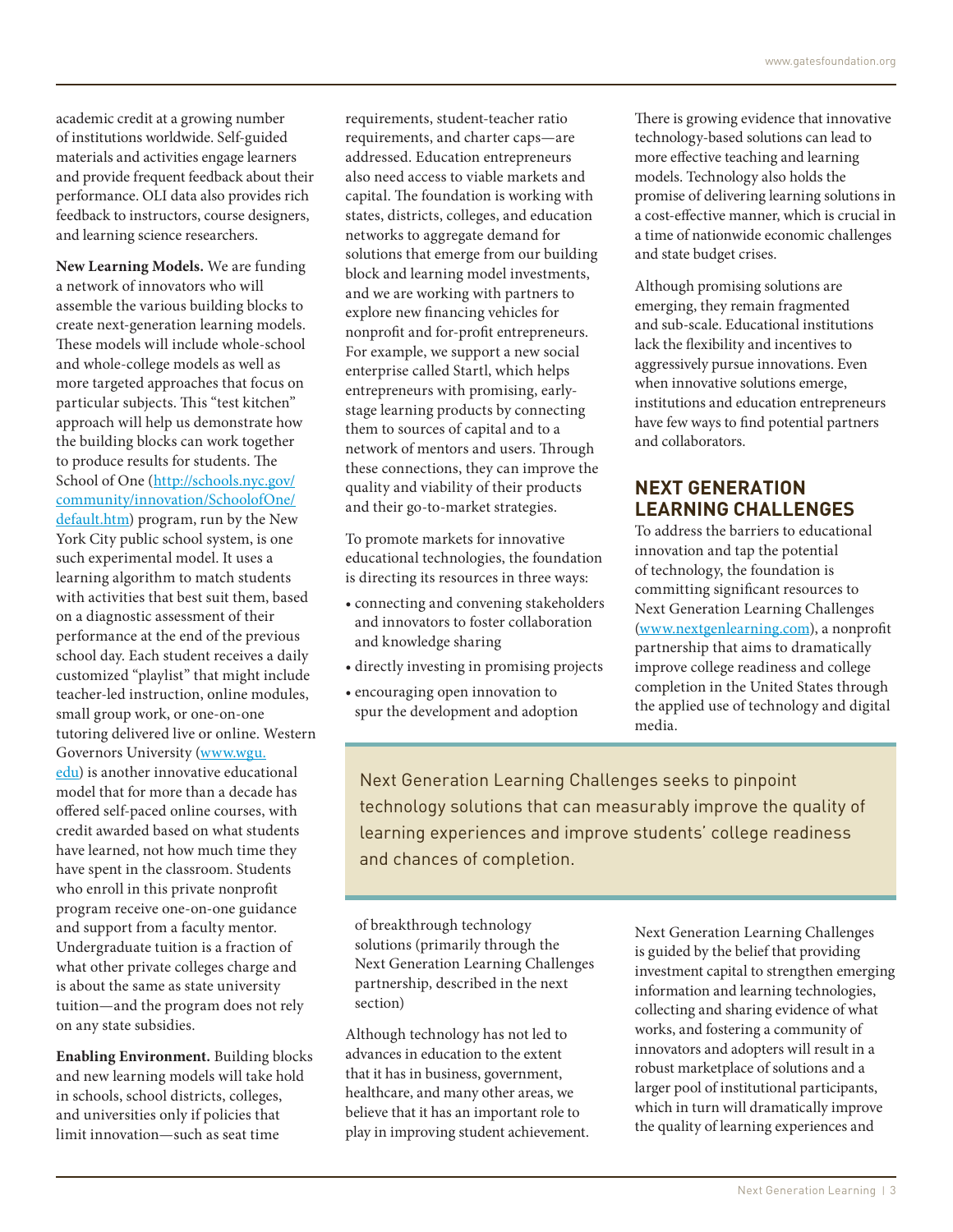college readiness and completion in the United States.

Many potentially breakthrough solutions are being developed and tested by educators, institutions, technologists, and entrepreneurs, but too often they operate as islands of innovation, with little access to each other or to opportunities to disseminate their innovations. They need more support to refine and rigorously test their solutions, to connect with other likeminded innovators, and to develop strategies to broaden their reach and impact. Similarly, technical and institutional barriers need to be addressed so new incentives and practices can take hold.

Next Generation Learning Challenges seeks to create a healthier marketplace of innovators and adopters working together where those who have the will to dramatically increase learning quality and completion have the way.

The initiative has multiple objectives:

- • send a market signal to existing and new innovators to encourage more investment in technology-enabled solutions that improve the quality of learning and student outcomes for lowincome students
- support a portfolio of solutions that have demonstrated early evidence of success and potential for scalability
- • encourage large institutions to partner with early innovators to support broader adoption of their solutions
- establish a network of collective learning among innovators and adopters to shorten innovation cycles

Next Generation Learning Challenges is led by EDUCAUSE, a nonprofit association, in partnership with the League for Innovation in the Community College, the International Association for K-12 Online Learning, and the Council of Chief State School Officers. An executive committee that includes these partners as well as the Bill & Melinda Gates Foundation and other funders will guide the project's overall efforts.

(More information about the partner organizations can be found later in this paper.) EDUCAUSE has management and fiduciary responsibility for the program.

Next Generation Learning Challenges provides investment capital through waves of funding, one every 6 to 12 months, each involving a select number of challenges. The first wave will focus on postsecondary education. The second wave will focus on K-12 education, with an emphasis on secondary education. Future waves will likely focus on innovations at the system and delivery levels.

Professional evaluations of the funded projects and the overall effort will provide a body of evidence about efficacy and cost-effectiveness. The initiative will also foster a diverse community of innovators and adopters who can collaborate and share new ideas and solutions. Some challenges may involve teams that include an implementing institution, a solution provider, and a partner who, together, can help take a solution to scale.

#### **Conclusion**

A society thrives only when all people have the opportunity to develop their talents. Education is the key to providing young adults with the knowledge and skills they need to find meaningful employment and contribute to their communities.

capable of many great accomplishments. But we have not yet created an education system in which all students—especially those with the fewest resources—can attain a secondary and postsecondary education with genuine economic value.

We are optimistic that the intelligent use of technology, in combination with new and emerging evidence-based models of innovative teaching and learning, can dramatically improve college readiness and completion in the United States and meet the standards that our students deserve and our economy demands. We are especially excited about the potential of Next Generation Learning Challenges to stimulate development of breakthrough technology solutions, encourage their broad adoption, and establish a network of collective learning among innovators and adopters.

As Bill Gates noted in a recent interview on 60 Minutes, "The country is built on ingenuity…. Education is the thing that 20 years from now will determine if this country is as strong and as just as it wants to be."

#### **Next Generation Learning Challenges Partners EDUCAUSE**

EDUCAUSE [\(www.educause.edu](http://www.educause.edu/))is a nonprofit association dedicated to the intelligent use of information technology in higher education. It helps those who

The United States has proven that it is

#### Next Generation Learning Challenges seeks to answer these questions:

- How do we better engage young people in learning and demonstrate its relevance to—real life—and their aspirations?
- How do we personalize learning to accelerate and deepen understanding and knowledge retention?
- How do we encourage persistence and completion in spite of the competing demands of students' lives?
- How can institutions and educational systems afford improvements in student success in light of flat or declining budgets?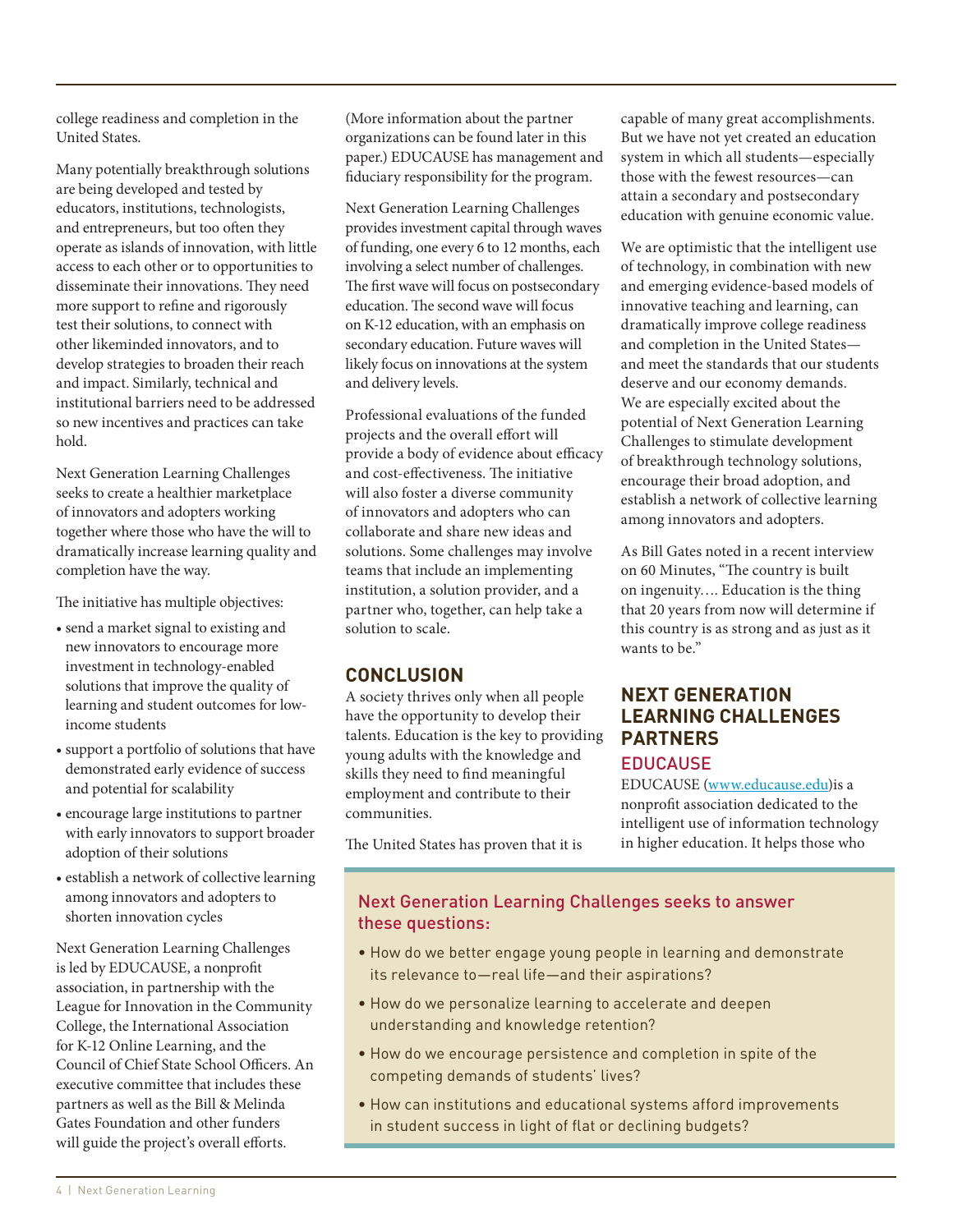lead, manage, and use information technology by offering educational resources, analysis, advocacy, and opportunities for collaboration. EDUCAUSE members represent the breadth of higher education technology leadership, including chief information officers, IT managers and staff, faculty, librarians, and others who are interested in the application of IT. The association's programs include applied research and analysis, strategic policy advocacy, teaching and learning initiatives, professional development, print and online information resources, and special interest collaborative communities. The current membership comprises more than 2,300 colleges, universities, and educational organizations in over 40 countries, as well as 250 corporations. EDUCAUSE will implement and administer Next Generation Learning Challenges and will provide specific outreach to higher education and technology audiences.

#### [The League for Innovation in the](http://)  [Community College](http://)

For more than 40 years, the League [\(www.league.org](http://www.league.org/)) has served community college students, staff, and leadership through professional development opportunities, research, and knowledge sharing, including the development of model curricula and instructional materials. It hosts a series of international conferences and gatherings dedicated to sharing best practices and proven models in higher education. The League will provide targeted outreach to its members, creating a strong link between Next Generation Learning Challenges and the nation's community colleges.

#### [The International Association](http://)  [for K-12 Online Learning](http://)

The International Association for K-12 Online Learning (iNACOL, [www.](http://www.inacol.org/) [inacol.org\)](http://www.inacol.org/) is a nonprofit organization that facilitates collaboration, advocacy, and research to enhance the quality of K-12 online teaching and learning. As

a truly global organization, iNACOL seeks to facilitate the sharing and dissemination of research and resources related to online learning, to advocate for policies that support effective teaching and learning in the virtual space, and to develop and facilitate national K-12 online learning standards. The organization also serves as a professional network and community for online K-12 leaders, providing a place to seek and share best practices and network and offering opportunities for professional development, such as an annual Virtual School Symposium and multiple monthly web seminars. Through guidance and outreach, iNACOL will provide a link between Next Generation Learning Challenges and its K-12 community of practitioners.

## [The Council of Chief State](http://)  [School Officers](http://)

The Council of Chief State School Officers (CCSSO, www.ccsso.org) is a nonpartisan, nationwide, nonprofit organization of public officials who head departments of elementary and secondary education in the states, the District of Columbia, the Department of Defense Education Activity, and five U.S. extra-state jurisdictions. CCSSO provides leadership, advocacy, and technical assistance on major educational issues and has identified next-generation learning as one of its highest priorities. It seeks member consensus on major educational issues and expresses its views to civic and professional organizations, federal agencies, the U.S. Congress, and the public.

### [The Bill & Melinda Gates](http://)  **[Foundation](http://)**

The Bill & Melinda Gates Foundation [\(www.gatesfoundation.org](http://www.gatesfoundation.org)) works to help all people lead healthy, productive lives. In developing countries, it focuses on improving people's health and fighting hunger and poverty. In the United States, it seeks to ensure that all people have access to the opportunities they need to succeed in college and career.

#### Next Generation Learning Challenges: Wave I

The first wave of grants will focus on strategies that seek to improve college completion in the United States. by:

- supporting the availability of high-quality open courseware, particularly for high-enrollment introductory classes such as math, science, and English, which often have low rates of student success
- increasing the use of blended learning models, which combine face-to-face instruction with online learning activities
- deepening students' learning and engagement through use of interactive applications such as digital games, video, immersive simulations, and social media
- helping institutions, instructors, and students benefit from learning analytics, which can monitor student progress in real time and customize support and interventions